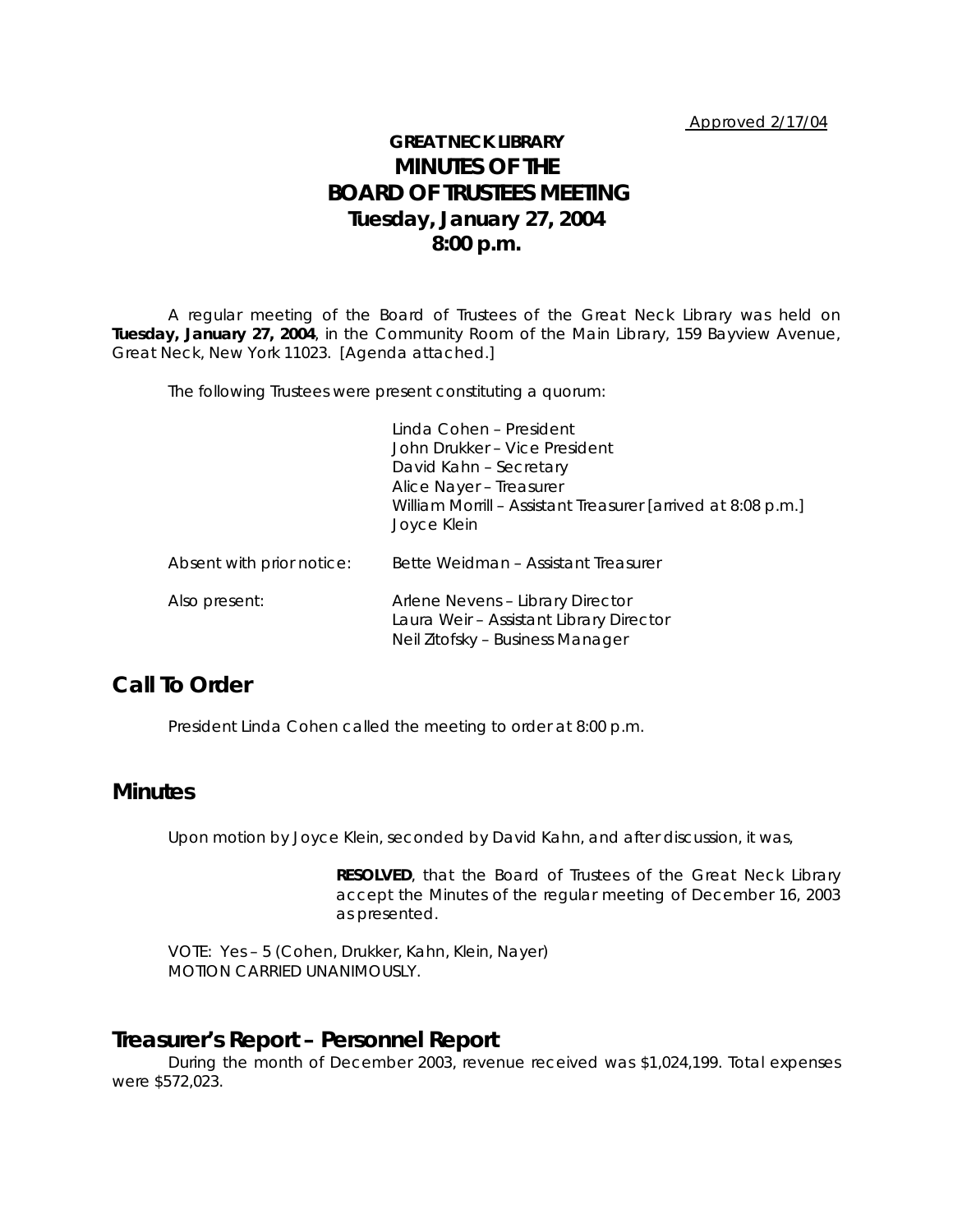At the close of business, December 31, 2003, total unadjusted operating fund holdings were \$890,101, which were on deposit at HSBC and The Bank of New York, and in Petty Cash funds at Main and the Branches. This compares to a December 2002 balance of \$975,002.

Additionally, the unadjusted balance of the Main Building and Special Services fund was \$1,270,303; the Automated Library fund was \$131,599; the Restricted Gift fund was \$45,601; the Branch and Special Services fund was \$130,746. These funds totaled \$1,578,250 on December 31, 2003. The December 2002 total was \$1,806,464.

Upon motion by Alice Nayer, seconded by Joyce Klein, and after discussion, it was, **RESOLVED,** that the Board of Trustees of the Great Neck Library accept the January 27, 2004, Treasurer's Report with the Personnel Changes of December 12, 2003 through January 22, 2004.

VOTE:Yes – 5 (Cohen, Drukker, Kahn, Klein, Nayer) *MOTION CARRIED UNANIMOUSLY.*

Upon motion by Alice Nayer, seconded by David Kahn and after discussion, it was,

**RESOLVED,** that the Board of Trustees of the Great Neck Library authorize the Treasurer to pay the persons named in the Check Register dated December 12, 2003 through January 22, 2004, Paid-Checks numbered 1091 through 1094 and 28598 through 28749, and To-Be-Paid checks numbered 28750 through 28831, the sums set against their respective names, amounting in the aggregate to \$496,458.41.

VOTE:Yes – 5 (Cohen, Drukker, Kahn, Klein, Nayer) *MOTION CARRIED UNANIMOUSLY.*

DUE TO INCLEMENT WEATHER CONDITIONS THE AGENDA WAS RE-ARRANGED WITH PRIORITY GIVEN TO THOSE ITEMS REQUIRING BOARD ACTION AND THEN IF WEATHER PERMITS, THE REMIANING\* PORTION OF THE AGENDA WOULD BE CONSIDERED.

\*REMAINING corrected 2/17/04

### **Environmental Consultant Contract**

Upon motion by John Drukker, seconded by Joyce Klein and after discussion, it was,

**RESOLVED,** that the Board of Trustees of the Great Neck Library retain the services of Freudenthal & Elkowitz Consulting Group to provide environmental consulting services related to the Main Building Renovation/Expansion project as outlined in their proposal dated December 17, 2003, to be charged to the Main Building and Special Services Fund.

VOTE:Yes – 5 (Cohen, Drukker, Kahn, Klein, Nayer)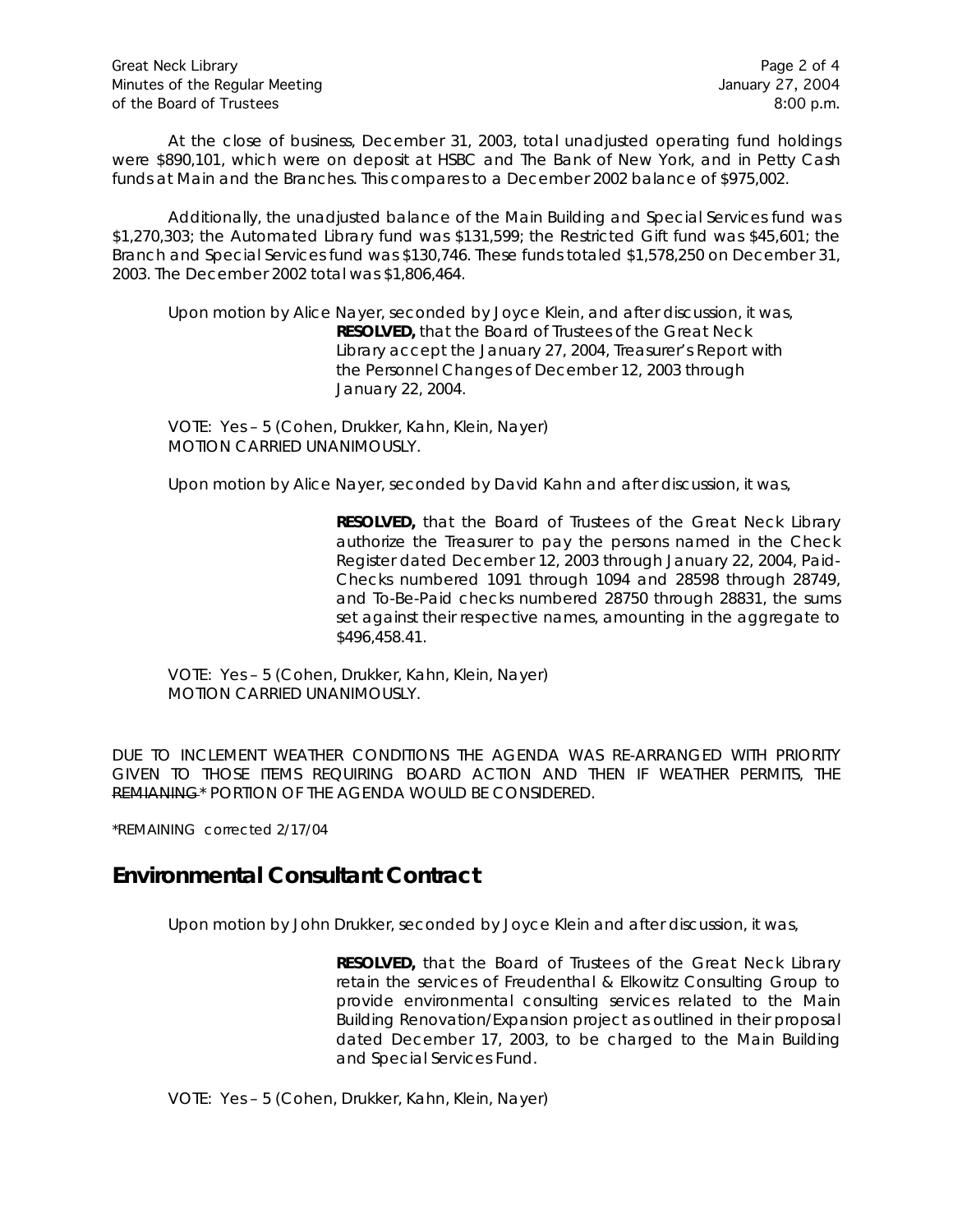#### *MOTION CARRIED UNANIMOUSLY.* **Policy Manual Changes**

Upon motion by Alice Nayer, seconded by John Drukker and after discussion, it was,

**RESOLVED,** that the Board of Trustees of the Great Neck Library amend its Policy Manual as attached [Unattended Child Policy], specifically regarding Section 500-70 as amended.

VOTE:Yes – 6 (Cohen, Drukker, Kahn, Klein, Morrill, Nayer) *MOTION CARRIED UNANIMOUSLY.*

## **Director's Report** (attached)

# **Main Building Renovation/Expansion Update** (attached)

Freudenthal & Elkowitz, the Library's Environmental Consultants, along with the architects, submitted plans to the DEC. On reviewing the plans, the Environmental Consultants advised that the DEC did not have jurisdiction over the project because of the elevation of the building in relation to the pond. A Letter was sent to the DEC to that effect. The DEC responded that they would consider a letter of Non-Jurisdiction if the project was contained in the existing footprints and paved areas. The Architects scaled back 3ft 10 inches from the north side of the building, which extended beyond the patio, to bring it into compliance with the DEC's requirement. These revised plans will be submitted to the DEC.

The next step in the process is the Town of North Hempstead, which will be the Library's lead agency, and all the State Environmental Quality Review documents that they require will be completed with the assistance of Freudenthal & Elkowitz.

The likely date for the referendum will be June 2004 at a Special School District Election wherein the voter base will be all Great Neck residents who have been registered to vote in the general election. The Library will pay all expenses incurred with this election. If the referendum passes, the architects will then fine-tune the plans. Gutting of the inside of the building would hopefully start in the Winter. The Director briefly gave an overview of some of the building interior changes to the plans. The Director was asked questions relating to the parking lot, operating cost of the new building, alternate site for library services during construction, handicap accessibility for Levels and bathrooms, increase in space for AV and the construction cost per square footage.

Public Comments: Ralene Adler, Babette Glass

# **Committee Appointments**

Board Committee appointments were made as follows:

Branch **Finance** Finance Main Building John Drukker William Morrill John Drukker Joyce Klein Alice Nayer William Morrill William Morrill **Bette Weidman** Bette Weidman Bette Weidman